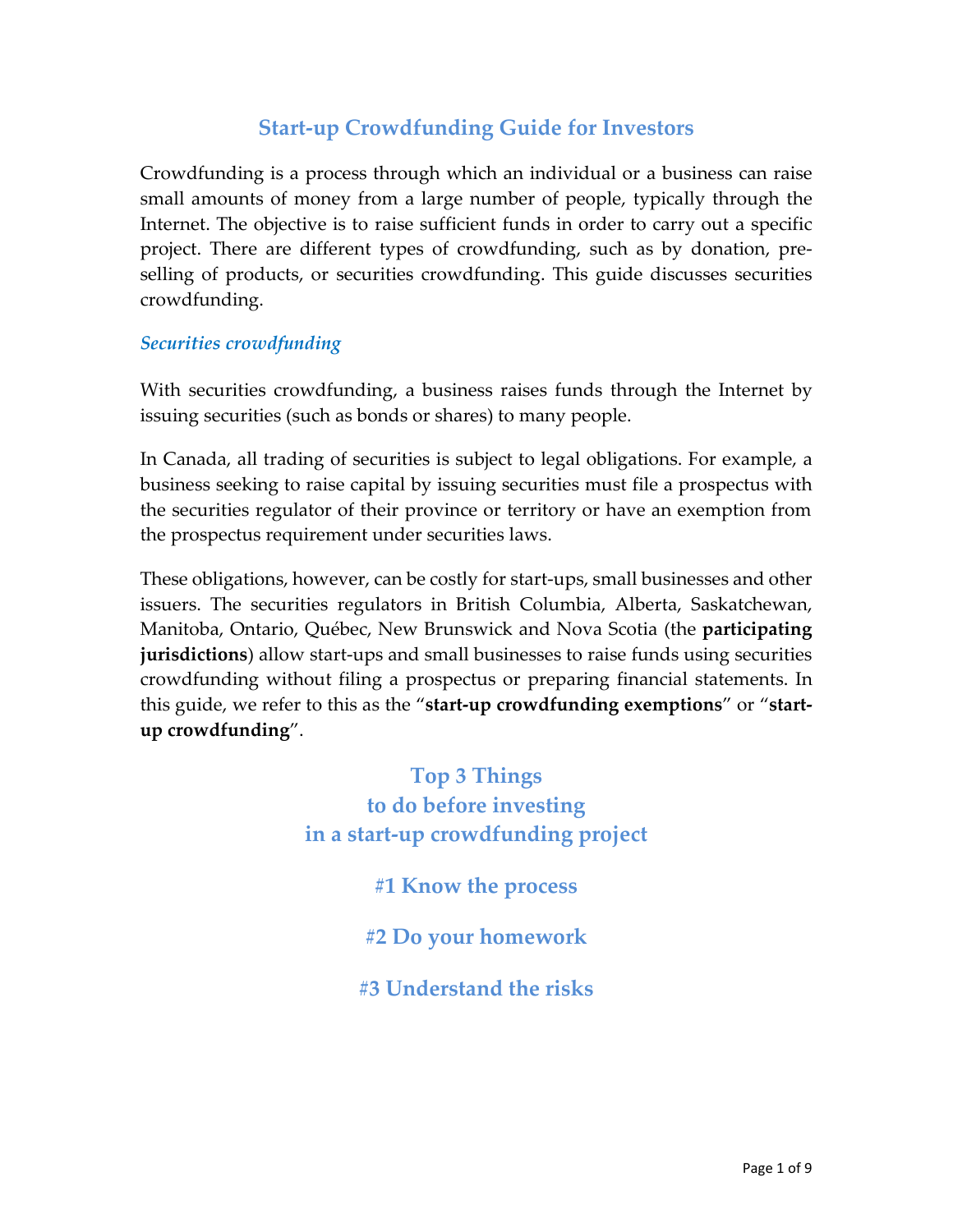## **#1 – Know the Process**

# **How Start-up Crowdfunding Works**



### **Start-ups and small businesses (issuers)**

The business has an idea but needs to raise funds to make it happen. It must prepare an offering document that includes basic information about the business and the offering, how it will use the money and the risks in investing in the business. The business must state the minimum amount it needs to raise to accomplish its goal. The business must use a crowdfunding website called a funding portal to raise funds this way.

#### **Investor (you)**

You, the investor, spot an interesting business on a funding portal website. After reading the business' offering document and doing your homework, you may decide to invest up to the amount described in the "How Much Can I Invest?" section of this guide. Before you complete your investment, the funding portal will ask you to confirm that you understand the risks and have read and understood the business' offering document. You have 48 hours after your investment to change your mind and get your money back.

### **Crowdfunding website (funding portal)**

The funding portal posts start-up crowdfunding projects on its website. The funding portal is responsible for: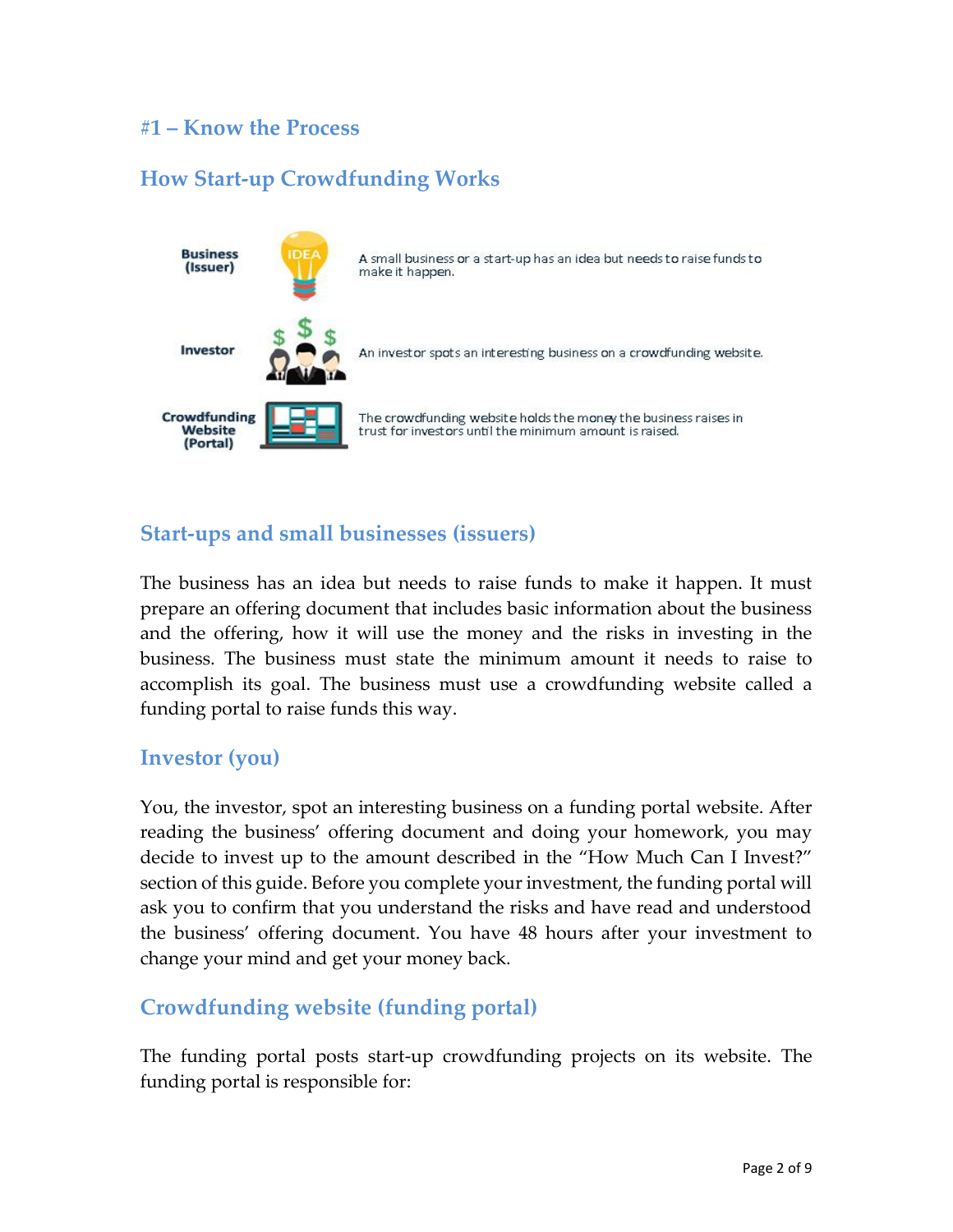- providing a risk warning form to potential investors;
- holding all investor funds in trust until the business raises the minimum funding target
- returning funds to investors, without deduction, if the business does not reach its minimum funding target or if the business withdraws the start-up crowdfunding campaign

When you enter a funding portal website, you will see a pop-up notice telling you whether the funding portal is:

- operated by a registered dealer under Canadian securities legislation. Before you invest, these portals must determine if the investment is suitable for you; or
- not registered under Canadian securities legislation. These portals cannot give you advice. You must decide for yourself if the investment is right for you.

You will be asked to acknowledge that you have read this pop-up notice before entering the funding portal website.

You can check with the BCSC to see if the funding portal can do business in BC. You can do this by contacting BCSC inquiries at 604-899-6854 or 1-800-373-6393 (Email: [inquiries@bcsc.bc.ca\)](mailto:inquiries@bcsc.bc.ca).

# **#2 Do your homework**

Before investing, you should:

- Read the start-up crowdfunding offering document posted on the funding portal. It contains basic information about the business' activities, its management, its financial condition, the amount it wants to raise, how the money raised will be used and the risks. **The securities regulators have not reviewed or approved the offering document. It is your responsibility to understand the information in the offering document.**
- Search the Internet for information on the business, its industry and the people operating its business. Check their background to see if they were ever disciplined for bad business practices. You can contact the business and the funding portal for further information.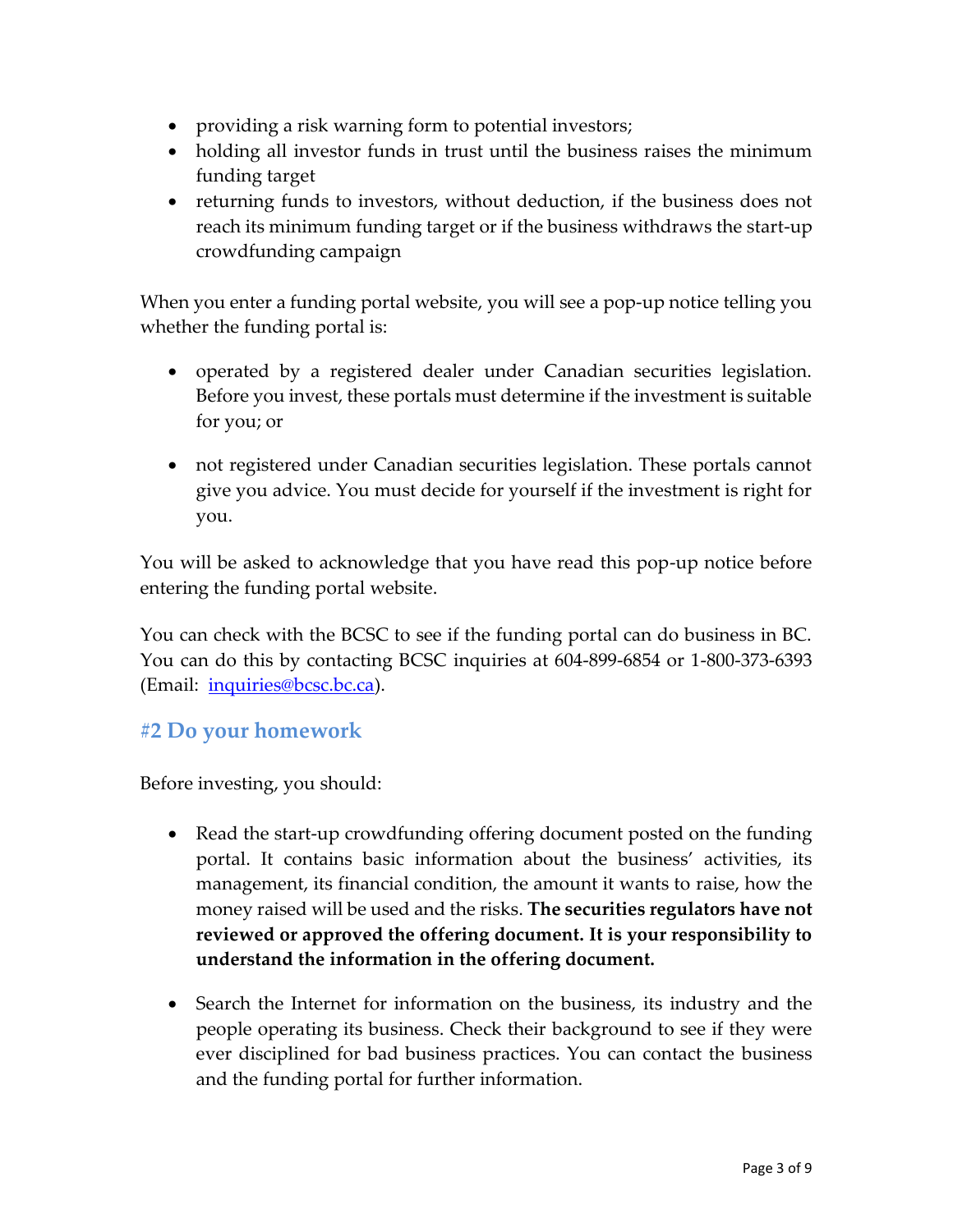- The business may also raise funds at the same time other than through startup crowdfunding. Those investors may receive more or less information than what you are provided in the start-up crowdfunding offering document.
- You can ask the business about any previous successes or failures it may have had trying to raise funds in the past. The start-up offering document must disclose whether that business had any previous start-up crowdfunding distributions and whether they were successful or not. However, businesses are not required to report any failed or withdrawn offerings if they raised funds in another way.
- If the business gives you financial statements, **you should know that those financial statements have not been provided to or reviewed by securities regulators and they are not part of the offering document**. You should ask the business whether the financial statements have been audited and which accounting standards were used to prepare the financial statements. Do the financial statements include a balance sheet, income statement, statement of changes in financial position and detailed supporting notes? If you are not comfortable or proficient with financial statements, visit InvestRight.org to learn more on how to understand company material.
- Consider their business plan. How is the business going to grow? How will it make money and within what period? Watch for unsupportable claims about the business' future success.
- Consider how you will receive a return on your investment. What type of securities is the business going to give you in exchange for your investment? The securities must be described in the offering document. If the business is offering debt securities, consider when the business intends to pay you back. If the business is offering equity securities, such as common shares, read the rights attached to these securities described in the offering document.
- Review all documents relating to your investment. There may be other rights and restrictions about the investment detailed in the business shareholder's agreement or other agreements.
- Think carefully about your risk tolerance and what you can afford to lose if the investment doesn't turn out as expected. Consider the *cons* as well as the *pros.*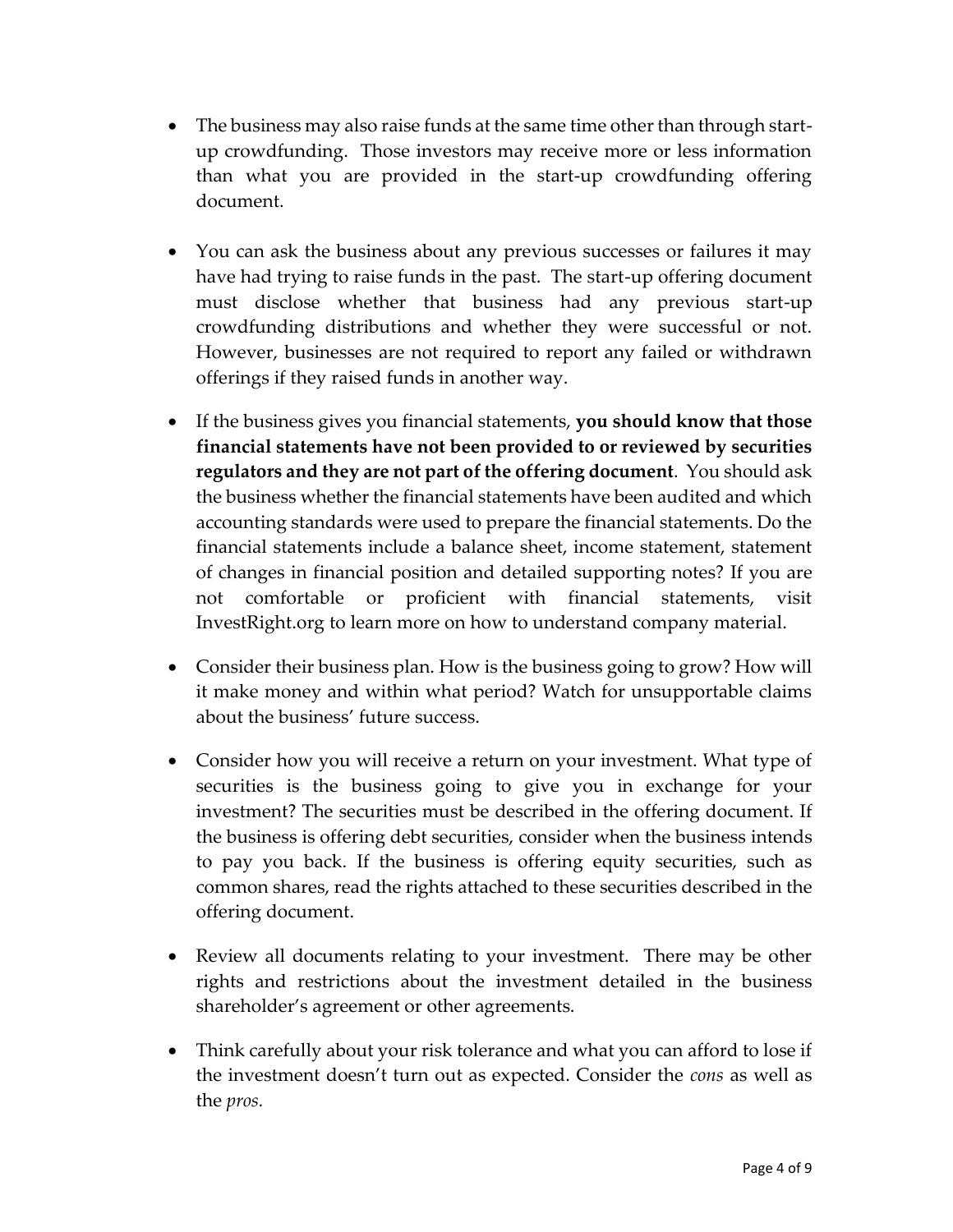Ask the business any other questions you may have. The offering document will provide contact information for someone at the business who is able to answer your questions.

# **#3 Understand the risks**

To make an informed decision, you must have a good understanding of the risks related to the start-up crowdfunding offering. These include:

- Securities of start-ups or small businesses are risky. Statistics show that a high percentage of start-ups and small businesses fail. You could lose the entire amount you paid for your investment.
- What is your risk tolerance? If your risk tolerance is low, an investment in a start-up or small business may not be suitable for you.
- What do you know about the individuals operating the business? Do they have the knowledge and experience required to manage it? Businesses are sometimes managed by inexperienced individuals. Find out more about the individuals operating the business before investing.
- Do you have the resources to be patient? If you think you will have to resell your securities in the short term, this type of investment may not be suitable for you. Securities purchased through start-up crowdfunding offerings are not publicly traded. You may have to wait indefinitely before reselling the securities or you may not be able to resell them at all.
- A great deal of information and analysis is available about public corporations. This is not the case for start-ups and small businesses. Unlike reporting issuers (such as companies listed on an exchange), start-ups and small businesses are not required to file audited financial statements or other periodic disclosure. You may receive much less information about the business before or after you invest.
- Once you have made the investment, the start-up or small business will not generally have any obligation to provide you with updates (such as an annual report). You will have to track your investment on your own.

If you are willing to take risks and invest in a start-up, you may want to consider investing in a business that operates in a sector you know well. You may be in a better position to assess its likelihood of success.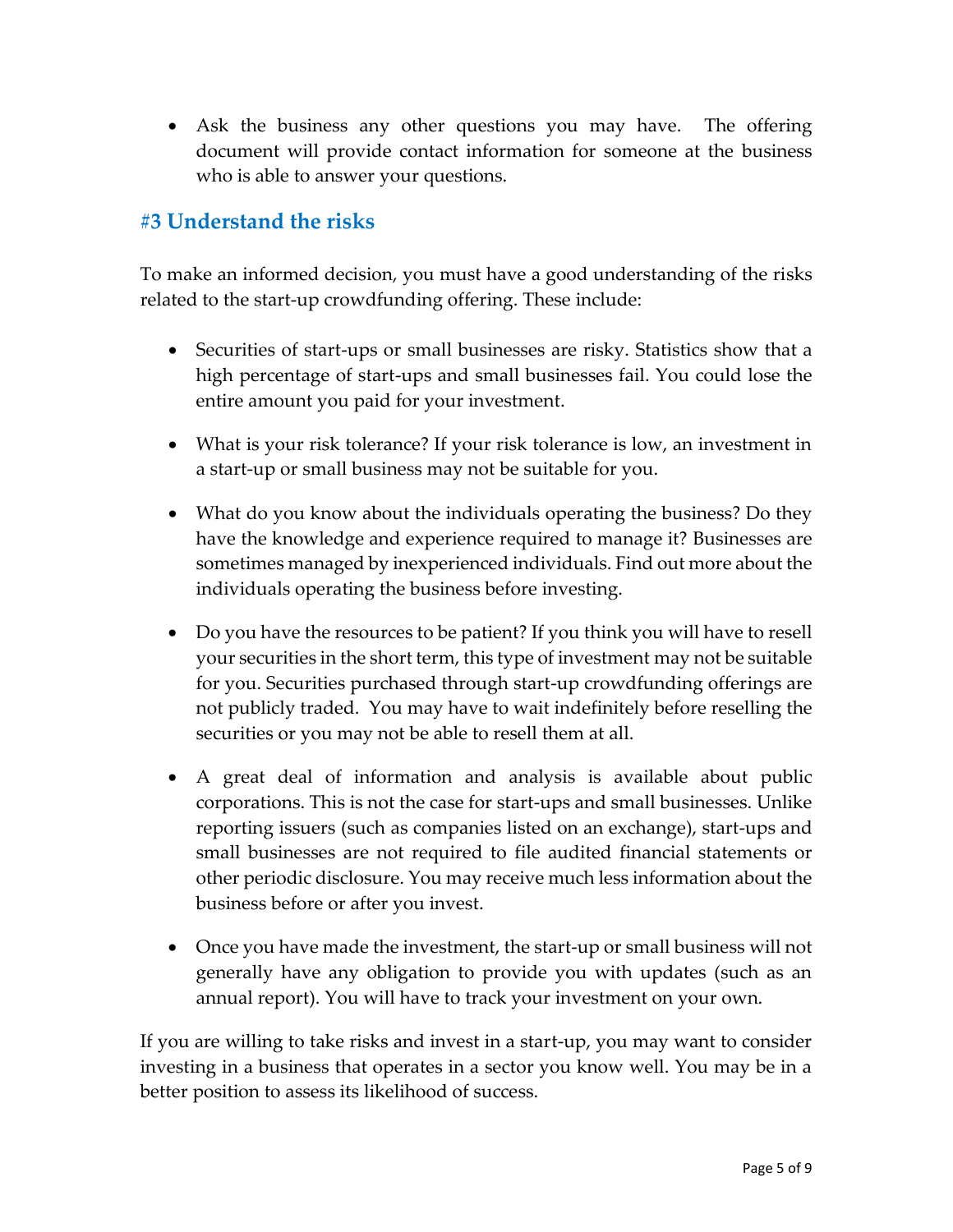## **The start-up crowdfunding process – an example**

Oliver has heard about start-up crowdfunding. He goes to ABC Funding Portal's website and sees a pop-up notice that says ABC Funding Portal is not registered. He checks the names of their management and does some research to see if they have ever been disciplined for bad business practices.

After satisfying himself about ABC Funding Portal, Oliver browses through the start-up crowdfunding projects listed on its website. He comes across Valerie's Maple Cola Company. Valerie wants to raise \$75,000 to market and bottle soft drinks flavoured with maple syrup and other local products. Oliver thinks the investment looks interesting.

Oliver reads Valerie's Maple Cola Company's start-up crowdfunding offering document carefully, particularly the section that warns of the risks of this investment. Oliver does some additional research on Valerie's Maple Cola Company, Valerie herself as well as the rest of her management team, and the beverage manufacturing business.

Oliver decides he wants to invest \$750 in Valerie's Maple Cola Company. He reviews the risk warning on ABC Funding Portal website. He confirms, by ticking a box, that he has read the offering document and understands the risks he is taking. He pays for the investment.

ABC Funding Portal holds Oliver's money in trust until Valerie raises at least \$75,000. If Valerie doesn't raise her \$75,000 target, ABC Funding Portal must return Oliver's money to him, without any deductions.

If Valerie successfully raises \$75,000, she can proceed to complete the start-up crowdfunding offering. Oliver is now a shareholder of Valerie's Maple Cola Company. Upon completion of the offering, Oliver receives a confirmation setting out the number of the common shares he purchased and how much he paid.

There is no guarantee as to the future value of Oliver's investment. Oliver will have to hold onto these securities for an indefinite period or even be unable to resell them at all.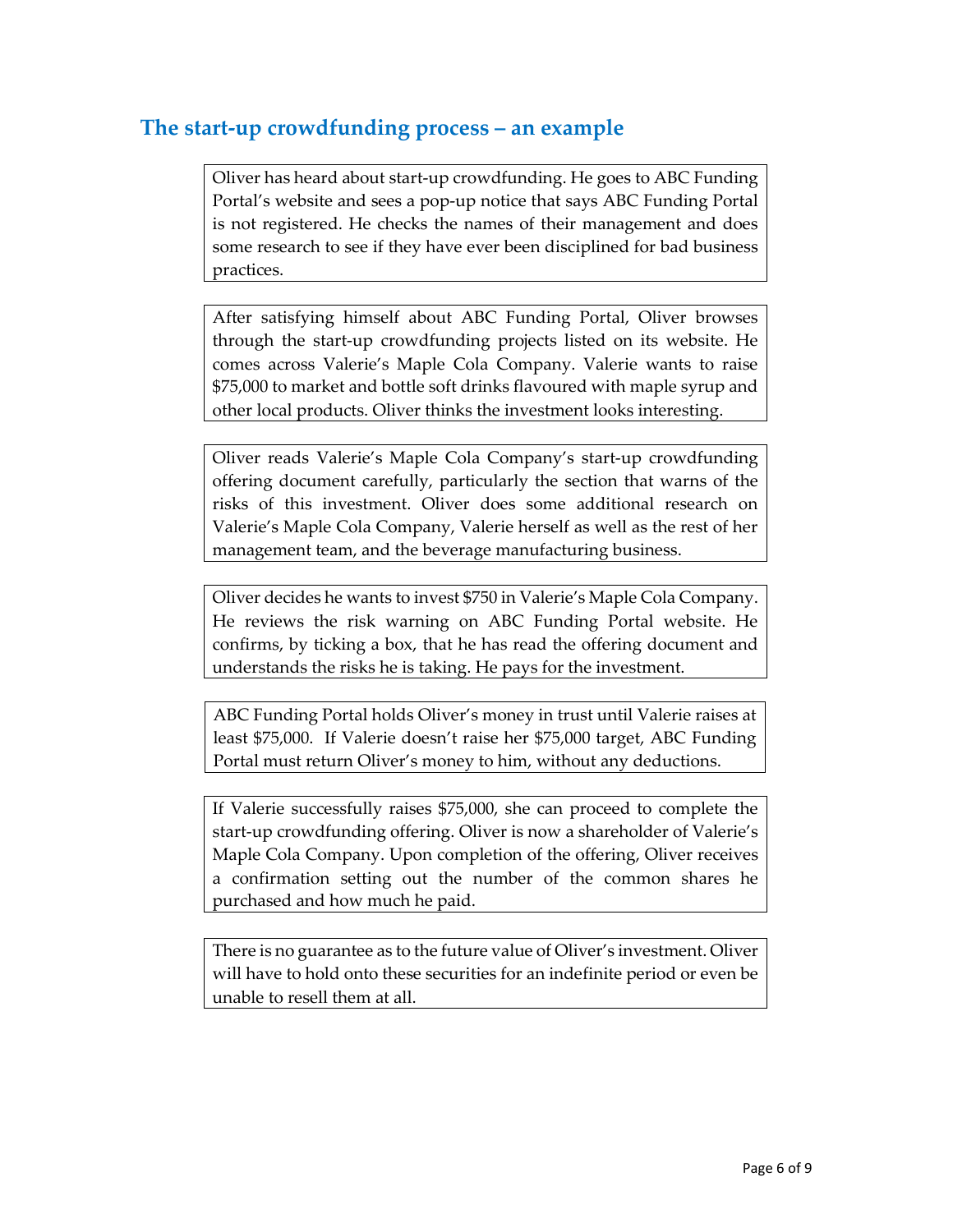# **Frequently asked questions about start-up crowdfunding**

#### *Where can I find start-up crowdfunding offerings?*

You will find start-up crowdfunding offerings posted on the websites of funding portals. Before a funding portal can operate in any Canadian jurisdiction, it must meet certain conditions such as delivering mandatory documents to the securities regulatory authority in that jurisdiction. You can check with the BCSC to see whether any particular funding portal is allowed to do business in BC by calling the phone number listed below under "*Where can I get further information*?"

#### *Should I get investment advice?*

You should use a registered portal if you want or need investment advice because they must determine whether an investment is suitable for you.

If you are viewing offerings on an unregistered funding portal, you will not receive investment advice; they are prohibited from telling you whether the securities you are subscribing for are a good investment. You must be prepared to make your own investment decision when investing through an unregistered funding portal. Unregistered portals are also prohibited from charging you a fee or commission for investing through their website.

When you enter a funding portal website, a pop-up notice will inform you whether or not the funding portal is operated by a registered dealer. To check if the funding portal is operated by a registered dealer, go to www.aretheyregistered.ca.

#### *How much can I invest?*

You can invest up to \$1,500 in a start-up crowdfunding offering, However, this amount can be increased to \$5,000 if all of the following apply:

- you live in British Columbia, Alberta, Saskatchewan or Ontario;
- you are interested in investing in a business with a head office in British Columbia, Alberta, Saskatchewan or Ontario;

• the start-up crowdfunding distribution is made through a registered dealer; and

• the dealer has determined that the investment is suitable for you.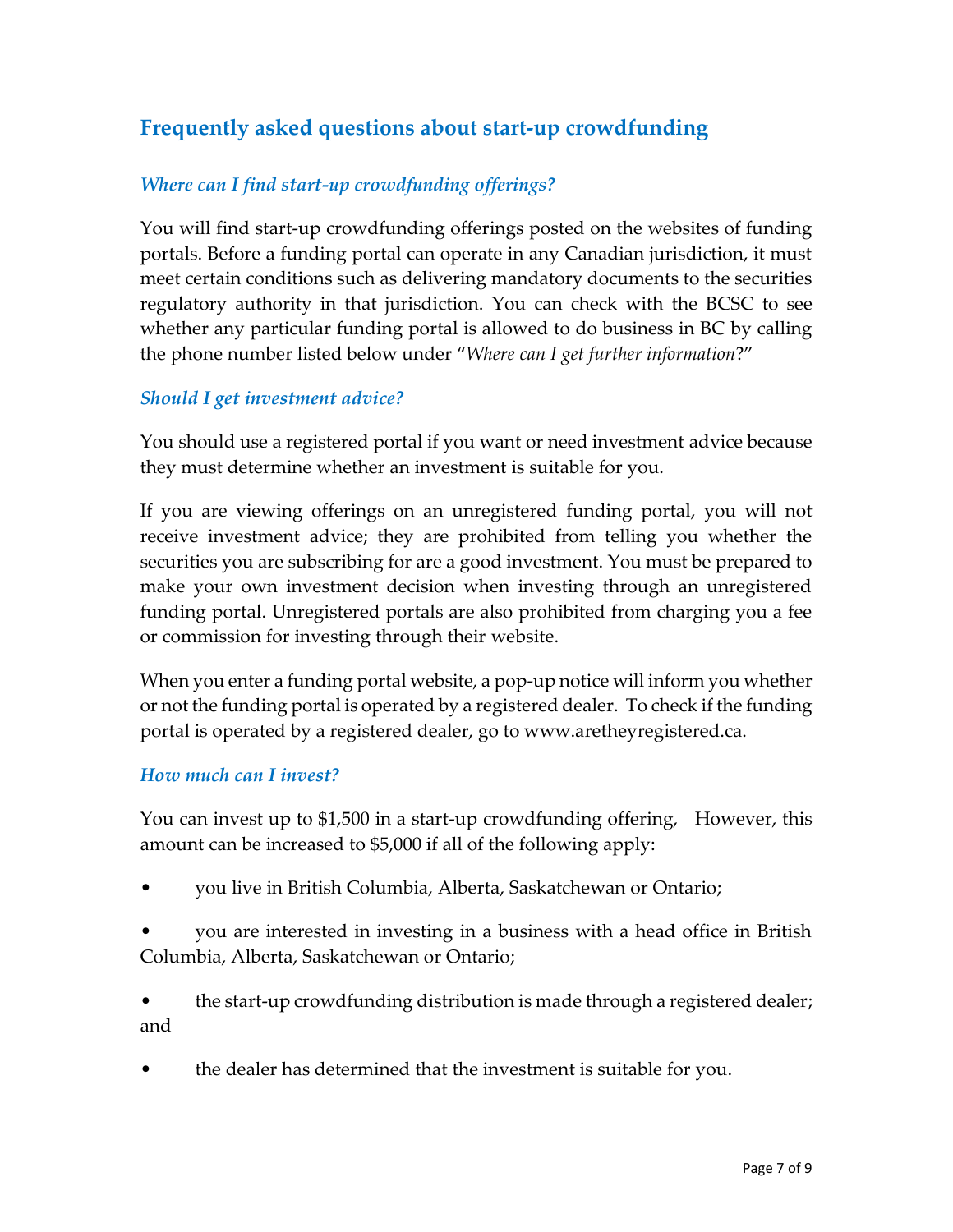#### *What will I get in return for investing in a start-up crowdfunding project?*

With securities crowdfunding, investors receive securities in exchange for their investment. This is different than other types of crowdfunding, where you may get a product. Start-up crowdfunding is restricted to particular types of securities: debt securities, such as bonds; equity securities, such as common shares or preference shares; limited partnership units; and convertible securities, such as warrants, that are convertible into either common shares or preference shares.

The offering document must describe the type of security you will receive in exchange for your investment.

#### *What if I change my mind?*

Once you have committed to purchasing securities:

- You may withdraw your investment within 48 hours of subscription if you no longer wish to invest; or
- If the business amends the offering document, you will also have the right to withdraw your investment within 48 hours of the funding portal notifying you that the offering document has been amended.

In either case, you must notify the funding portal that you wish to withdraw before the end of this 48-hour period. After receiving your notification, the funding portal will return your funds to you within 5 business days.

#### *Where can I get further information?*

For more information about the start-up crowdfunding exemptions in the other participating jurisdictions, please refer to the following contact information:

| Alberta      | <b>Alberta Securities Commission</b>                     |  |
|--------------|----------------------------------------------------------|--|
|              | Telephone: 403-355-4151                                  |  |
|              | E-mail: inquiries@asc.ca                                 |  |
|              | Website: www.albertasecurities.com                       |  |
| Saskatchewan | Financial and Consumer Affairs Authority of Saskatchewan |  |
|              | Securities Division                                      |  |
|              | Telephone: 306-787-5645                                  |  |
|              | E-mail: exemptions@gov.sk.ca                             |  |
|              | Website: www.fcaa.gov.sk.ca                              |  |
|              |                                                          |  |